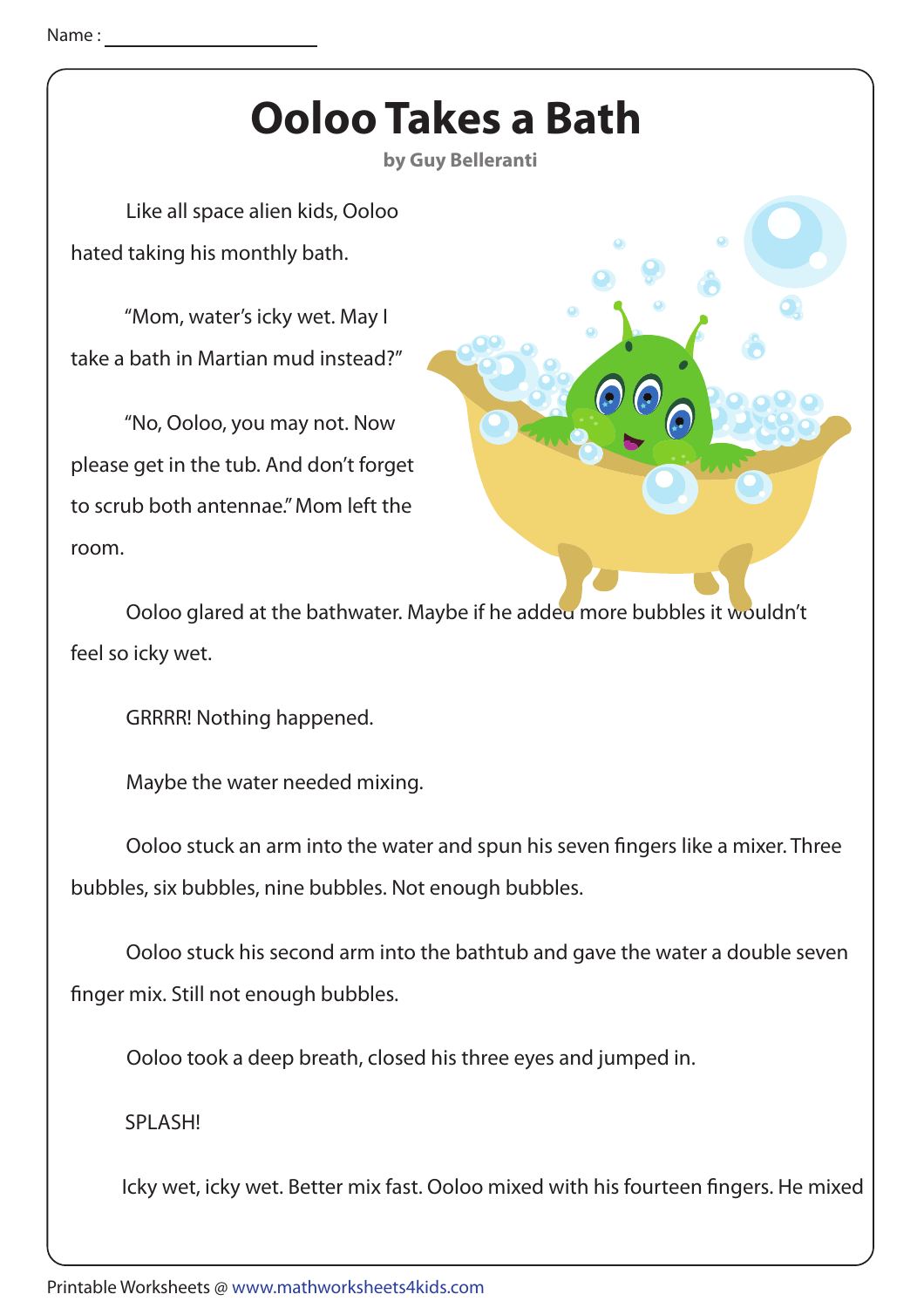with his fourteen toes. He mixed with his two antennae and his entire body.

SPLASH, SPLASH, SPLASH!

Suddenly, bubbles were in the water, in the air, and floating everywhere.

Small bubbles.

Medium bubbles.

Large bubbles.

And one giant space alien kid-sized bubble. In this bubble was Ooloo!

Ooloo floated out of the room and up to the next level of their cave house.

"MAAAAHM!" he called. "MAAAAHM!"

 Ah, there she was. Mom looked up and screamed, "OOLOO!" just as their only door to the outer world opened.

Dad came in, and Ooloo floated out.

"OOLOOOOOOOO!" cried Mom.

"Boy in bubble, boy in trouble!" cried Dad.

 Heads popped out of cave doors, cave windows and other holes in the ground. Everyone saw Ooloo floating by in his bubble. "Boy in bubble, boy in trouble!" they shouted.

Across the flowering field under the three setting suns sailed Ooloo. Across the flowering field under the three setting suns chased Mom, Dad, neighbors and friends.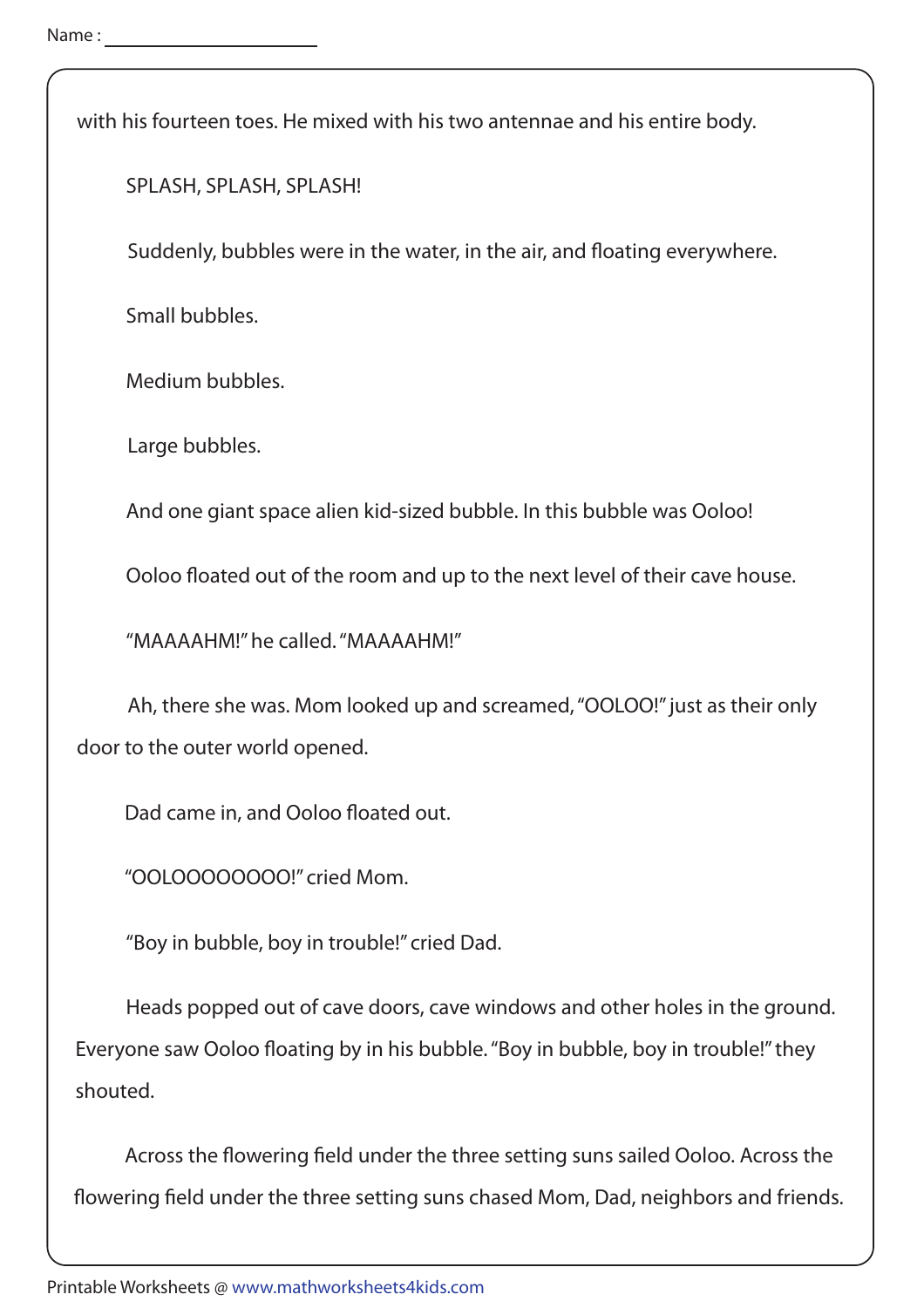"Watch out for the mean hungry tree!" shouted one of Ooloo's friends.

"Yes," cried another. "It's just ahead, sticking out pointy branches."

 Ooloo gently pushed on the bubble to steer it away from the tree. Then, looking down at the field of fragrant flowers, Ooloo poked his fourteen fingers, fourteen toes and two antennae into the sides of the bubble.

POP!

Everyone covered their eyes as Ooloo dropped from the sky.

 Everyone, that is, except Ooloo. "HEE, HEE, HA, HA," Ooloo laughed. As he fell thousands of soft friendly fragrant flowers cushioned him like a feather mattress. He continued to laugh as the flowers tickled his fingers, nose, antennae and toes.

Ooloo hugged his parents and slapped high sevens with friends and neighbors.

 "That was fun!" Ooloo said. "I can't wait to take another bath and have another bubble ride to the flowers!"

"I wanna take a bath. I wanna ride in a bubble to the flowers," cried all of Ooloo's friends.

 The parents gasped. All of their children wanted to take wet, bubbly baths! And ever since that day, every space alien kid lived happily and cleanly ever after.

-Originally published in the February 2015 issue of Kid's Imagination Train Reprinted by Spaceports & Spidersilk in January 2017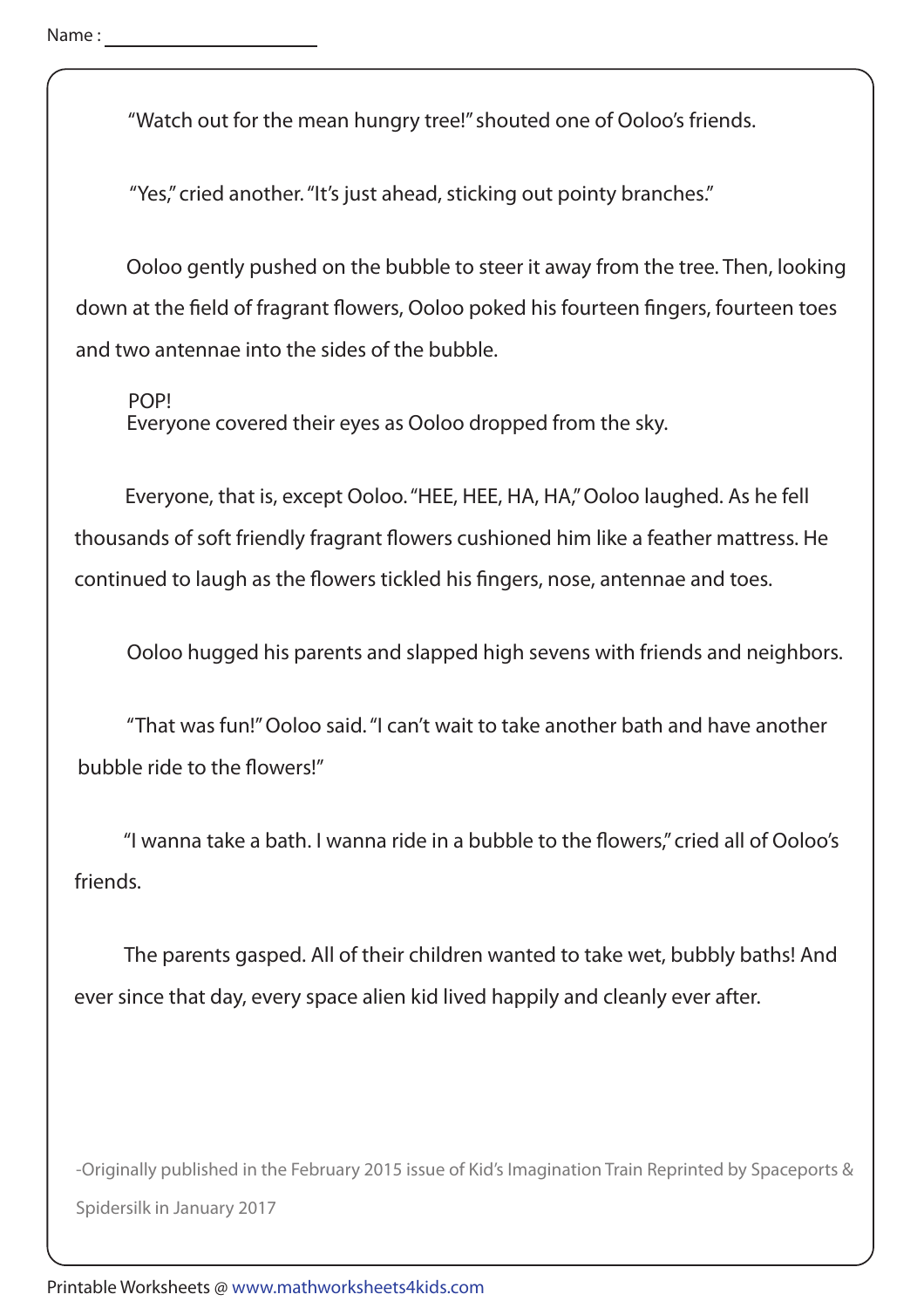|    | Ooloo Takes a Bath                                                                  |
|----|-------------------------------------------------------------------------------------|
| 1) | What is the moral of the story?                                                     |
|    |                                                                                     |
| 2) | "Boy in bubble, boy in trouble!" Who was the boy in trouble? Why was he in trouble? |
| 3) | Recount Ooloo's bath in your own words.                                             |
| 4) | Why did all the children want to take wet bubbly baths?                             |
| 5) | Why is it important for children to be clean at all times?                          |
|    |                                                                                     |

Printable Worksheets @ www.mathworksheets4kids.com